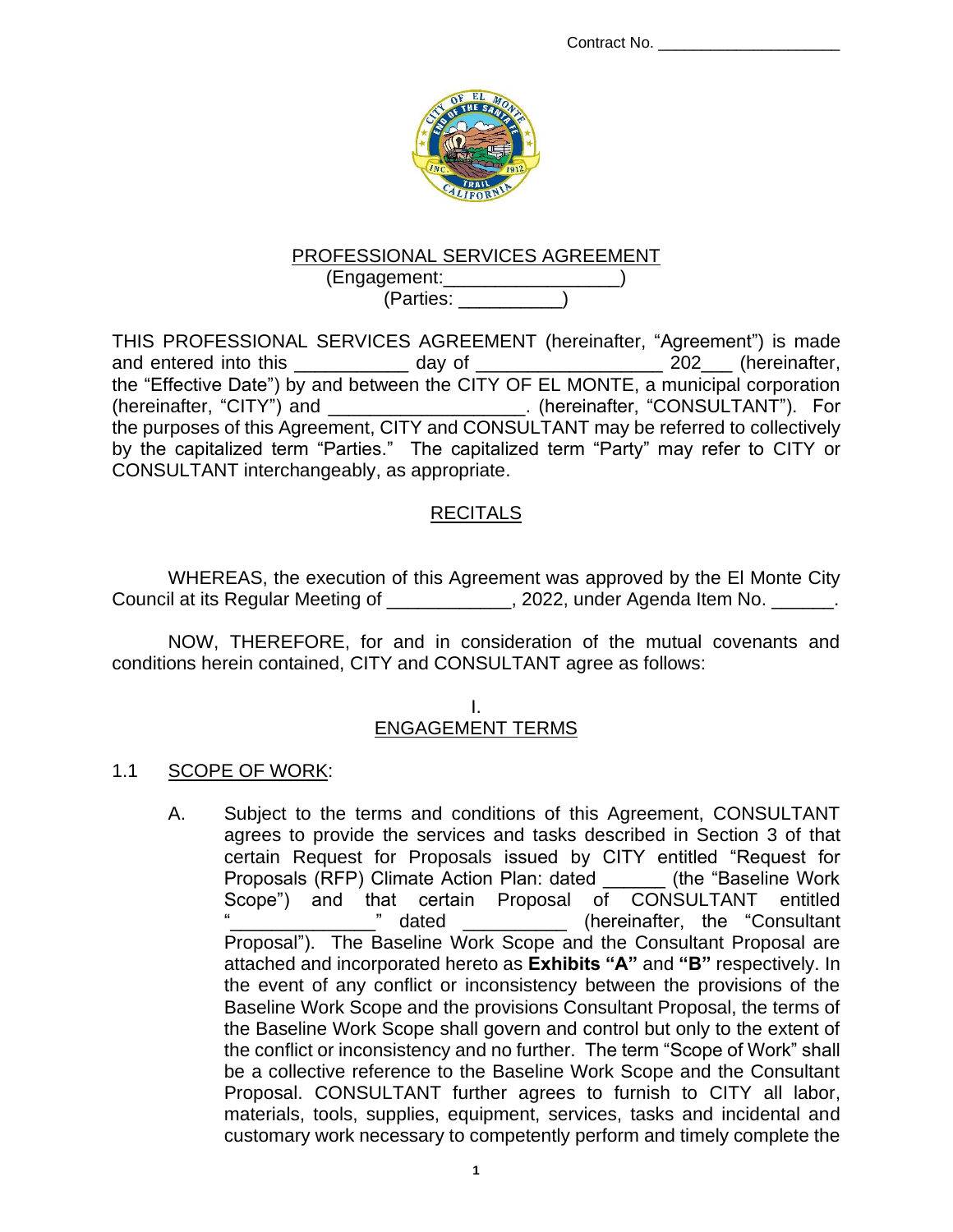services and tasks set forth in the Scope of Work. For the purposes of this Agreement the aforementioned services and tasks set forth in the Scope of Work shall hereinafter be referred to generally by the capitalized term "Work."

#### 1.2 PROSECUTION OF WORK; TERM OF AGREEMENT; OPTION TO RENEW:

- A. Time is of the essence of this Agreement and each and every provision contained herein. The Work shall be commenced within CITY's issuance of a Notice to Proceed. CONSULTANT shall complete the services and tasks set .
- B. CONSULTANT shall perform the Work continuously and with due diligence so as to complete the Work within the timeframes set forth in CONSULTANT's Proposal. CONSULTANT shall cooperate with CITY and in no manner interfere with the work of CITY, its employees or other consultants, contractors or agents.
- C. CONSULTANT shall not claim or be entitled to receive any compensation or damage because of the failure of CONSULTANT, or its subconsultants, to have related services or tasks completed in a timely manner.
- D. CONSULTANT shall at all times enforce strict discipline and good order among CONSULTANT's employees.
- E. CONSULTANT, at its sole expense, shall pay all sales, consumer, use or other similar taxes required by law.
- 1.3 COMPENSATION: CONSULTANT shall perform the Work in accordance with schedule of \_\_\_\_\_\_\_\_\_\_\_\_\_\_\_\_\_\_\_ set forth \_\_\_\_\_\_\_\_\_\_\_\_\_\_\_\_\_\_\_\_(hereinafter, the "Compensation Schedule"). The foregoing notwithstanding, in no event shall CONSULTANT's total compensation for the performance of all Work exceed the aggregate sum of Table Dollars (\$ Table 1) (hereafter, the "Notto-Exceed Sum").
- 1.4 PAYMENT OF COMPENSATION: The Not-to-Exceed Sum will be paid to CONSULTANT in monthly increments as the Work is completed. Following the conclusion of each calendar month, CONSULTANT will submit to CITY an itemized invoice indicating the services performed and tasks completed during the recently concluded calendar month, including services and tasks performed and the reimbursable out-of-pocket expenses incurred. If the amount of CONSULTANT's monthly compensation is a function of hours worked by CONSULTANT's personnel, the invoice should indicate the number of hours worked in the recently concluded calendar month, the persons responsible for performing the Work, the rate of compensation at which such services and tasks were performed, the subtotal for each task and service performed and a grand total for all services performed. Within thirty (30) calendar days of receipt of each invoice, CITY will notify CONSULTANT in writing of any disputed amounts included in the invoice. Within forty-five (45) calendar days of receipt of each invoice, CITY will pay all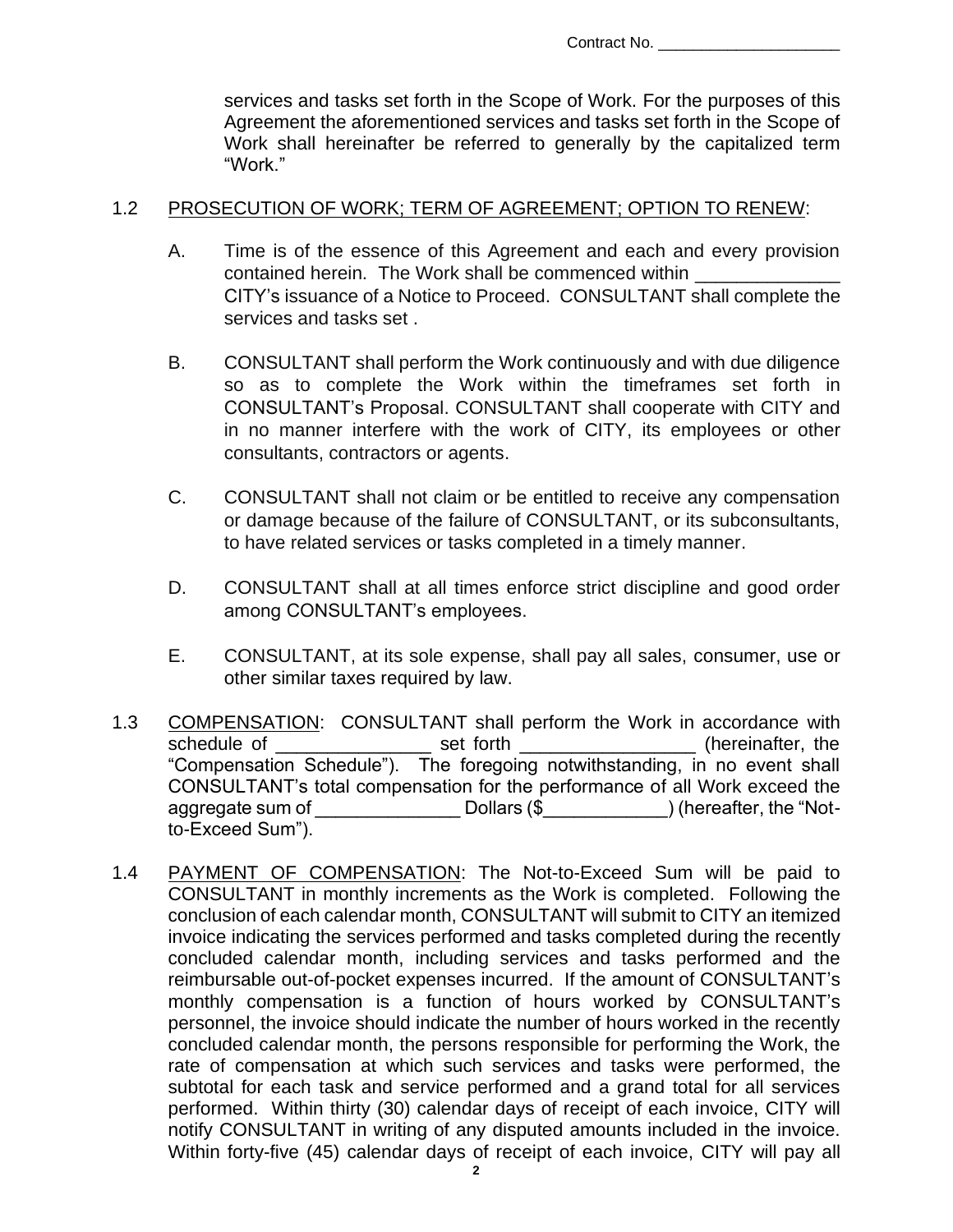undisputed amounts included on the invoice. CITY will not withhold applicable taxes or other authorized deductions from payments made to CONSULTANT.

- 1.5 ACCOUNTING RECORDS: CONSULTANT will maintain complete and accurate records with respect to all matters covered under this Agreement for a period of three (3) years after the expiration or termination of this Agreement. CITY will have the right to access and examine such records, without charge, during normal business hours. CITY will further have the right to audit such records, to make transcripts therefrom and to inspect all program data, documents, proceedings, and activities.
- 1.6 ABANDONMENT BY CONSULTANT: In the event CONSULTANT ceases to perform the Work agreed to under this Agreement or otherwise abandons the undertaking contemplated herein prior to the expiration of this Agreement or prior to completion of any or all tasks set forth in the Scope of Work, CONSULTANT will deliver to CITY immediately and without delay, all materials, records and other work product prepared or obtained by CONSULTANT in the performance of this Agreement. Furthermore, CONSULTANT will only be compensated for the reasonable value of the services, tasks and other Work performed up to the time of cessation or abandonment, less a deduction for any damages, costs or additional expenses which CITY may incur as a result of CONSULTANT's cessation or abandonment.

### II. PERFORMANCE OF AGREEMENT

- 2.1 CITY'S REPRESENTATIVE: The CITY hereby designates (hereinafter, the "City Representative") to act as its representative for the performance of this Agreement. The City Representative or designee will act on behalf of the CITY for all purposes under this Agreement. CONSULTANT will not accept directions or orders from any person other than the City Representative or his designee.
- 2.2 CONSULTANT REPRESENTATIVE: CONSULTANT hereby designates to act as its representative for the performance of this Agreement (hereinafter, "Consultant Representative"). The Consultant Representative will have full authority to represent and act on behalf of the CONSULTANT for all purposes under this Agreement. Consultant Representative or his designee will supervise and direct the performance of the Work, using his professional skill and attention, and will be responsible for all means, methods, techniques, sequences and procedures and for the satisfactory coordination of all portions of the Work under this Agreement. Notice to the Consultant Representative will constitute notice to CONSULTANT.
- 2.3 COORDINATION OF SERVICE; CONFORMANCE WITH REQUIREMENTS: CONSULTANT agrees to work closely with CITY staff in the performance of the Work and this Agreement and will be available to CITY staff and the CITY Representative at all reasonable times. All work prepared by CONSULTANT will be subject to inspection and approval by CITY Representative or his or her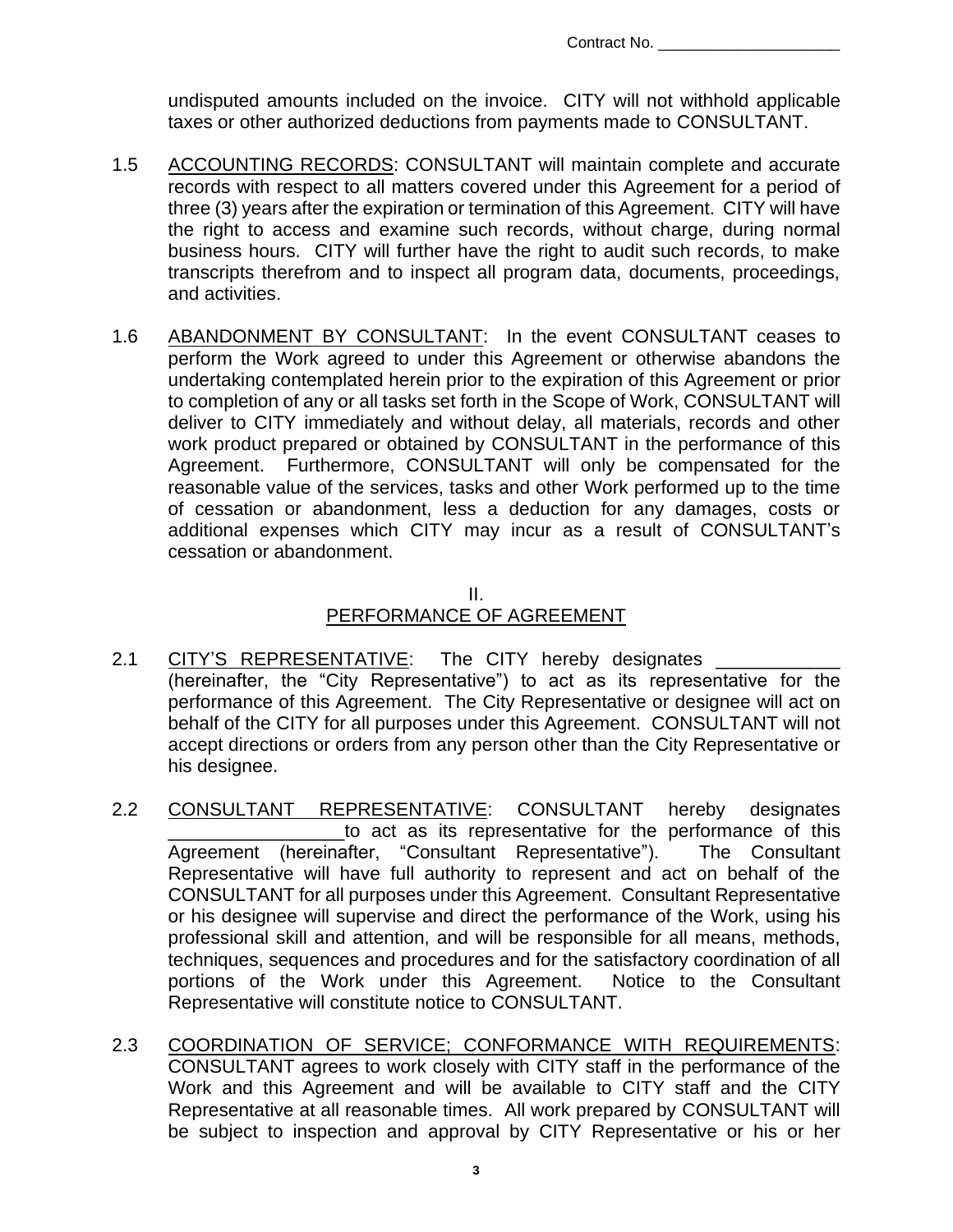Contract No.

designees.

- 2.4 STANDARD OF CARE; PERFORMANCE OF EMPLOYEES: CONSULTANT represents, acknowledges and agrees to the following:
	- A. CONSULTANT will perform all Work skillfully, competently and to the general standards of CONSULTANT's profession;
	- B. CONSULTANT will perform all Work in a manner reasonably satisfactory to the CITY;
	- C. CONSULTANT will comply with all applicable federal, state and local laws and regulations, including the conflict of interest provisions of Government Code Section 1090 and the Political Reform Act (Government Code Section 81000 et seq.). CONSULTANT shall be liable for all violations of such laws and regulations in connection with Services. If CONSULTANT performs any work knowing it to be contrary to such laws, rules and regulations, CONSULTANT shall be solely responsible for all costs arising therefrom;
	- D. CONSULTANT understands the nature and scope of the Work to be performed under this Agreement as well as any and all schedules of performance;
	- E. All of CONSULTANT's employees and agents possess sufficient skill, knowledge, training and experience to perform those services and tasks assigned to them by CONSULTANT; and
	- F. All of CONSULTANT's employees and agents (including, but not limited to, subcontractors and subconsultants) possess all licenses, permits, certificates, qualifications and approvals of whatever nature that are legally required to perform the tasks and services contemplated under this Agreement and all such licenses, permits, certificates, qualifications and approvals will be maintained throughout the term of this Agreement and made available to CITY for copying and inspection.

The Parties acknowledge and agree that CONSULTANT will perform, at CONSULTANT's own cost and expense and without any reimbursement from CITY, any services necessary to correct any errors or omissions caused by CONSULTANT's failure to comply with the standard of care set forth under this Section or by any like failure on the part of CONSULTANT's employees, agents, contractors, subcontractors and subconsultants. Such effort by CONSULTANT to correct any errors or omissions will be commenced immediately upon their discovery by either Party and will be completed within seven (7) calendar days from the date of discovery or such other extended period of time authorized by the CITY Representative in writing and in his/her sole and absolute discretion. The Parties acknowledge and agree that CITY's acceptance of any work performed by CONSULTANT or on CONSULTANT's behalf will not constitute a release of any deficiency or delay in performance. The Parties further acknowledge, understand and agree that CITY has relied upon the foregoing representations of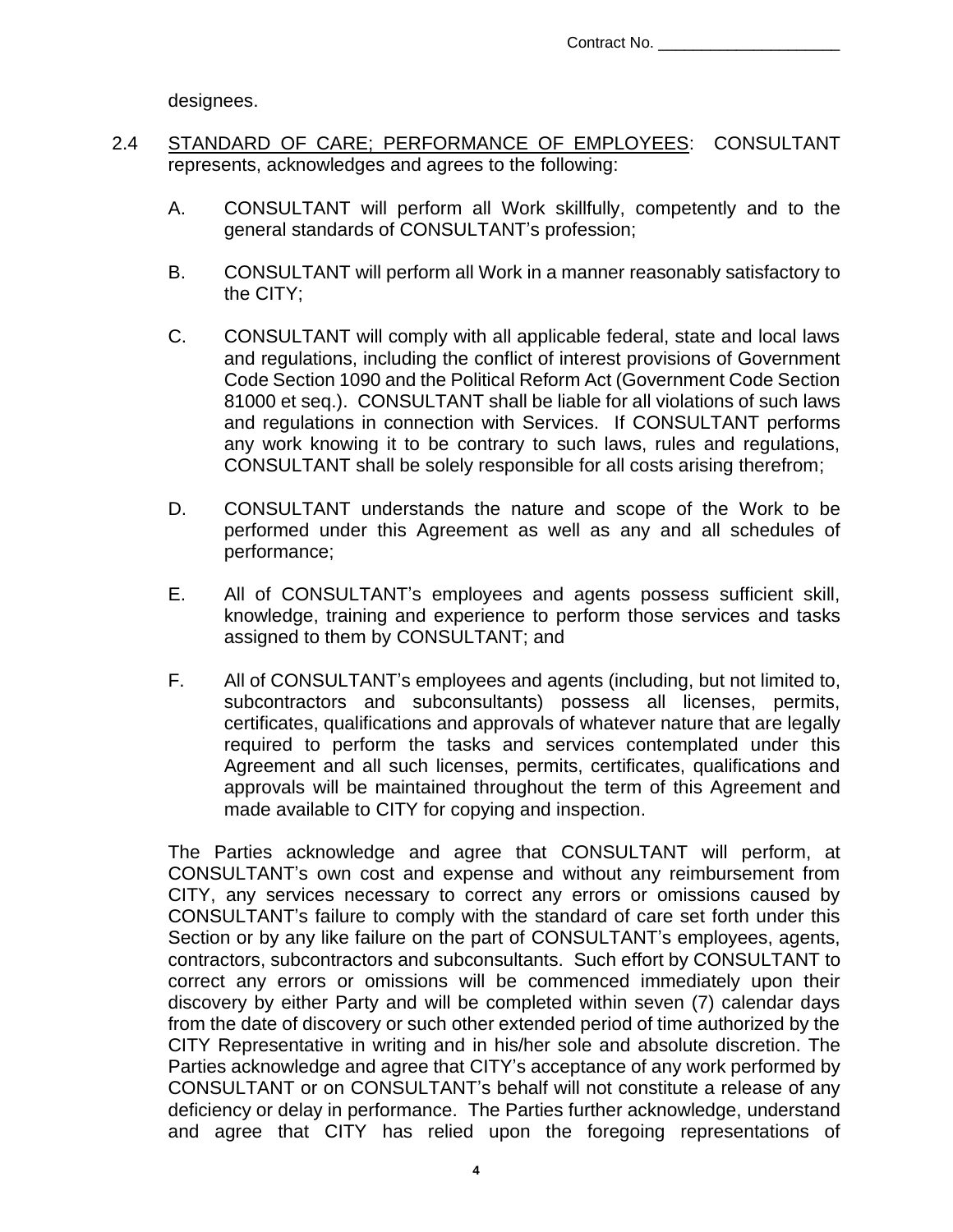CONSULTANT, including but not limited to the representation that CONSULTANT possesses the skills, training, knowledge and experience necessary to perform the Work skillfully, competently and to the general standards of CONSULTANT's profession.

- 2.5 ASSIGNMENT: The skills, training, knowledge and experience of CONSULTANT are material to CITY's willingness to enter into this Agreement. Accordingly, CITY has an interest in the qualifications and capabilities of the person(s) who will perform the services and tasks to be undertaken by CONSULTANT or on behalf of CONSULTANT in the performance of this Agreement. In recognition of this interest, CONSULTANT agrees that it will not assign or transfer, either directly or indirectly or by operation of law, this Agreement or the performance of any of CONSULTANT's duties or obligations under this Agreement without the prior written consent of the CITY. In the absence of CITY's prior written consent, any attempted assignment or transfer will be ineffective, null and void and will constitute a material breach of this Agreement.
- 2.6 SUBSTITUTION OF KEY PERSONNEL**:** CONSULTANT has represented to CITY that certain key personnel will perform and coordinate the Services under this Agreement. Should one or more of such personnel become unavailable, CONSULTANT may substitute other personnel of at least equal competence upon written approval of CITY. In the event that CITY and CONSULTANT cannot agree as to the substitution of key personnel, CITY shall be entitled to terminate this Agreement for cause. As discussed below, any personnel who fail or refuse to perform the Services in a manner acceptable to the CITY, or who are determined by the CITY to be uncooperative, incompetent, a threat to the adequate or timely completion of the Project or a threat to the safety of persons or property, shall be promptly removed from the Project by the CONSULTANT at the request of the CITY. The key personnel for performance of this Agreement are as follows: Tami Eaton, Project Manager, and Peggy Graham, Project Analyst.
- 2.7 CONTROL AND PAYMENT OF SUBORDINATES; INDEPENDENT CONTRACTOR: The Work will be performed by CONSULTANT or under CONSULTANT's strict supervision. CONSULTANT will determine the means, methods and details of performing the Work subject to the requirements of this Agreement. CITY retains CONSULTANT on an independent contractor basis and not as an employee. CONSULTANT reserves the right to perform similar or different services for other principals during the term of this Agreement, provided such work does not unduly interfere with CONSULTANT's competent and timely performance of the Work contemplated under this Agreement and provided the performance of such services does not result in the unauthorized disclosure of CITY's confidential or proprietary information. Any additional personnel performing the Work under this Agreement on behalf of CONSULTANT are not employees of CITY and will at all times be under CONSULTANT's exclusive direction and control. CONSULTANT will pay all wages, salaries and other amounts due to such personnel and will assume responsibility for all benefits, payroll taxes, Social Security and Medicare payments and the like. CONSULTANT will be responsible for all reports and obligations respecting such additional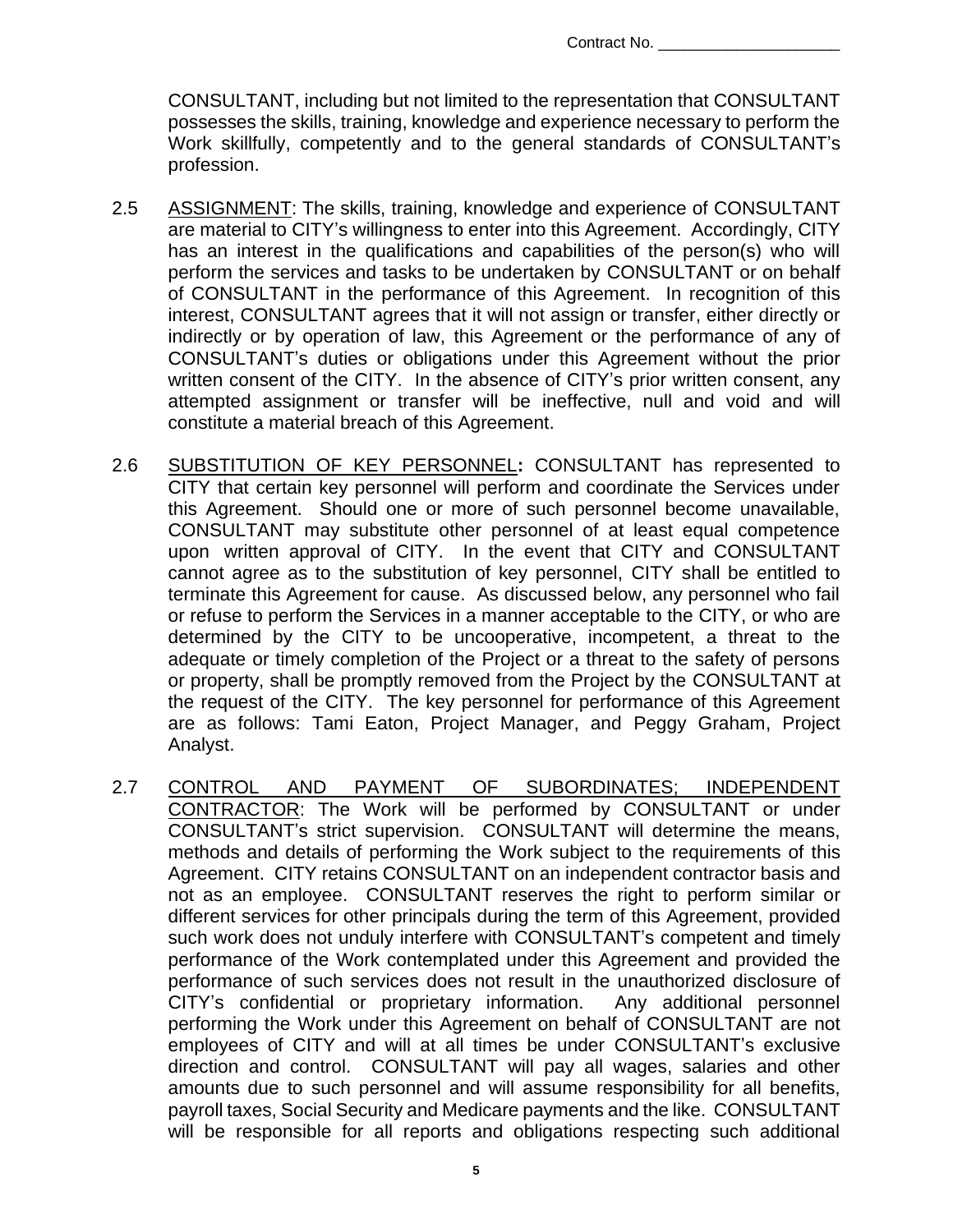personnel, including, but not limited to: Social Security taxes, income tax withholding, unemployment insurance, disability insurance, workers' compensation insurance and the like.

- 2.8 REMOVAL OF EMPLOYEES OR AGENTS: If any of CONSULTANT's officers, employees, agents, contractors, subcontractors or subconsultants is determined by the CITY Representative to be uncooperative, incompetent, a threat to the adequate or timely performance of the tasks assigned to CONSULTANT, a threat to persons or property, or if any of CONSULTANT's officers, employees, agents, contractors, subcontractors or subconsultants fail or refuse to perform the Work in a manner acceptable to the CITY, such officer, employee, agent, contractor, subcontractor or subconsultant will be promptly removed by CONSULTANT and will not be reassigned to perform any of the Work.
- 2.9 COMPLIANCE WITH LAWS: CONSULTANT will keep itself informed of and in compliance with all applicable federal, state or local laws to the extent such laws control or otherwise govern the performance of the Work. CONSULTANT's compliance with applicable laws will include, without limitation, compliance with all applicable Cal/OSHA requirements and applicable regulations of the Federal Department of Housing and Urbanization.
- 2.10 NON-DISCRIMINATION: CONSULTANT represents that it is an equal opportunity employer and it shall not discriminate against any subconsultant, employee or applicant for employment because of race, religion, color, national origin, handicap, ancestry, sex or age. Such non-discrimination shall include, but not be limited to, all activities related to initial employment, upgrading, demotion, transfer, recruitment or recruitment advertising, layoff or termination.
- 2.11 INDEPENDENT CONTRACTOR STATUS: The Parties acknowledge, understand and agree that CONSULTANT and all persons retained or employed by CONSULTANT are, and will at all times remain, wholly independent contractors and are not officials, officers, employees, departments or subdivisions of CITY. CONSULTANT will be solely responsible for the negligent acts and/or omissions of its employees, agents, contractors, subcontractors and subconsultants. CONSULTANT and all persons retained or employed by CONSULTANT will have no authority, express or implied, to bind CITY in any manner, nor to incur any obligation, debt or liability of any kind on behalf of, or against, CITY, whether by contract or otherwise, unless such authority is expressly conferred to CONSULTANT under this Agreement or is otherwise expressly conferred by CITY in writing.

## III.

#### INSURANCE

- 3.1 MINIMUM SCOPE AND LIMITS OF INSURANCE. CONSULTANT shall procure and at all times during the term of this Agreement carry, maintain, and keep in full force and effect, insurance as follows:
	- A. Commercial General Liability Insurance with a minimum limit of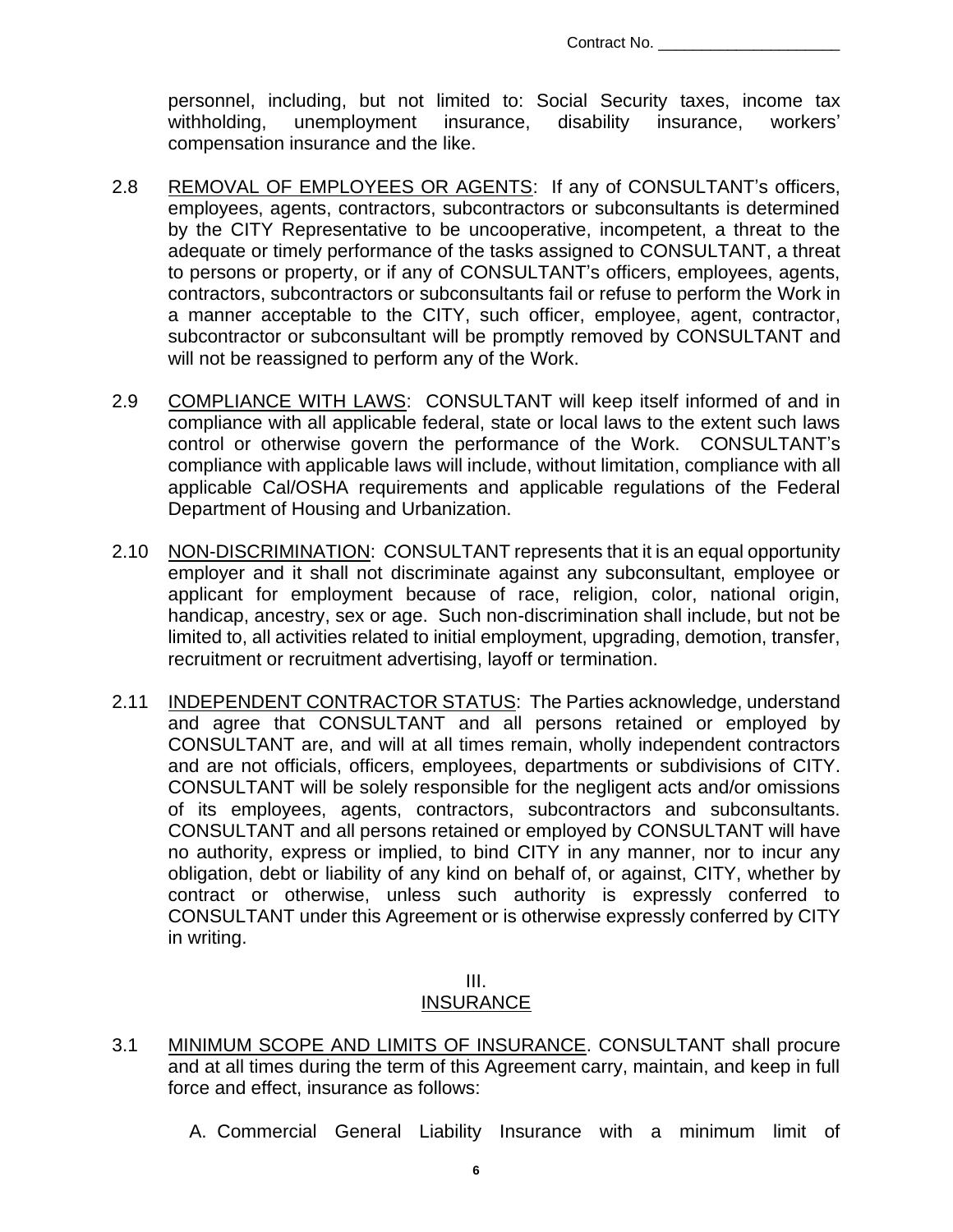\$2,000,000.00 per occurrence for bodily injury, personal injury and property damage and a general aggregate limit of \$2,000,000.00 per project or location. If CONSULTANT is a limited liability company, the commercial general liability coverage shall be amended so that CONSULTANT and its managers, affiliates, employees, agents and other persons necessary or incidental to its operation are insureds.

- B. Automobile Liability Insurance for any owned, non-owned or hired vehicle used in connection with the performance of this Agreement with a combined single limit of \$2,000,000.00 per accident for bodily injury and property damage. If CONSULTANT does not use any owned, non-owned or hired vehicles in the performance of Services under this Agreement, CONSULTANT shall obtain a non-owned auto endorsement to the Commercial General Liability policy required under subparagraph A of this Section, above.
- C. Workers' Compensation Insurance as required by the State of California and Employer's Liability Insurance with a minimum limit of \$1,000,000.00 per accident for bodily injury or disease. If CONSULTANT has no employees while performing Services under this Agreement, workers' compensation policy is not required, but CONSULTANT shall execute a declaration that it has no employees.
- D. Professional Liability [Errors and Omissions] Insurance with minimum limits of \$2,000,000.00 per claim and in aggregate.
- 3.2 ACCEPTABILITY OF INSURERS. The insurance policies required under this Section 9 shall be issued by an insurer admitted to write insurance in the State of California with a rating of A:VII or better in the latest edition of the A.M. Best Insurance Rating Guide. Self insurance shall not be considered to comply with the insurance requirements under this Article III.
- 3.3 Additional Insured. The commercial general and automobile liability policies shall contain an endorsement naming CITY, its officers, employees, agents and volunteers as additional insureds.
- 3.4 Primary and Non-Contributing. The insurance policies required under this Section 9 shall apply on a primary non-contributing basis in relation to any other insurance or self-insurance available to CITY. Any insurance or self-insurance maintained by CITY, its officers, employees, agents or volunteers, shall be in excess of CONSULTANT's insurance and shall not contribute with it.
- 3.5 Waiver of Subrogation. CONSULTANT hereby waives all rights of subrogation against CITY. The insurance policies required under this Article III may not prohibit CONSULTANT and CONSULTANT's employees, agents or subcontractors from waiving the right of subrogation prior to a loss.
- 3.6 Deductibles and Self-Insured Retentions. Any deductibles or self-insured retentions must be declared to and approved by CITY. At CITY's option,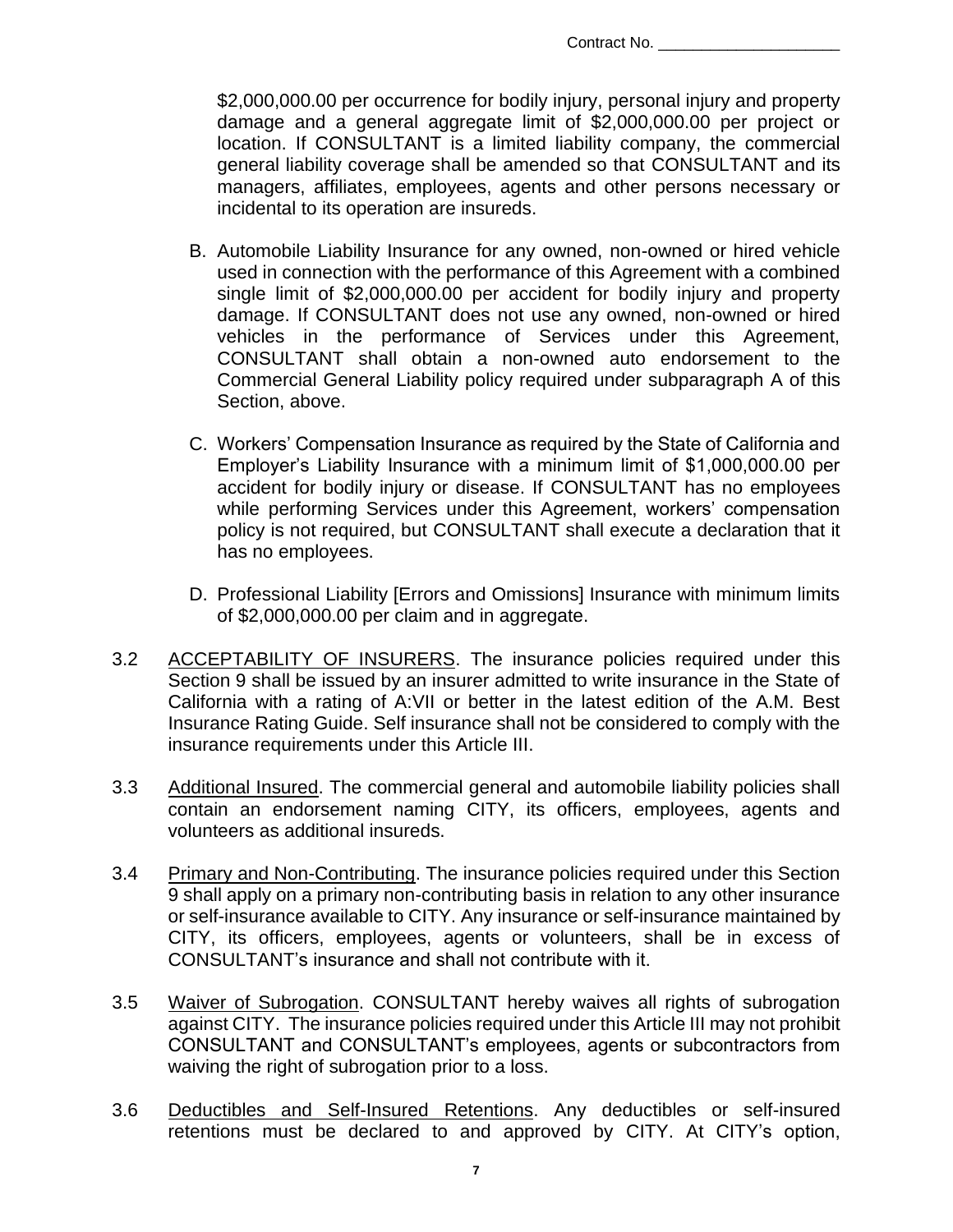CONSULTANT shall either reduce or eliminate the deductibles or self-insured retentions with respect to CITY, or CONSULTANT shall procure a bond guaranteeing payment of losses and expenses.

- 3.7 Cancellations or Modifications to Coverage. CONSULTANT shall not cancel, reduce or otherwise modify the insurance policies required by this Article III during the term of this Agreement. The commercial general and automobile liability policies required under this Agreement shall be endorsed to state that should the issuing insurer cancel the policy before the expiration date, the issuing insurer will endeavor to mail 30 days' prior written notice to CITY. If any insurance policy required under this Section 9 is canceled or reduced in coverage or limits, CONSULTANT shall, within two business days of notice from the insurer, phone, fax or notify CITY via certified mail, return receipt requested, of the cancellation of or changes to the policy.
- 3.8 City Remedy for Noncompliance. If CONSULTANT does not maintain the policies of insurance required under this Article III in full force and effect during the term of this Agreement, or in the event any of CONSULTANT's policies do not comply with the requirements under this Article III, CITY may either immediately terminate this Agreement or, if insurance is available at a reasonable cost, CITY may, but has no duty to, take out the necessary insurance and pay, at CONSULTANT's expense, the premium thereon. CONSULTANT shall promptly reimburse CITY for any premium paid by CITY or CITY may withhold amounts sufficient to pay the premiums from payments due to CONSULTANT.
- 3.9 Evidence of Insurance. Prior to the performance of Services under this Agreement, CONSULTANT shall furnish CITY's Risk Manager with a certificate or certificates of insurance and all original endorsements evidencing and effecting the coverages required under this Article III. The endorsements are subject to CITY's approval. CONSULTANT may provide complete, certified copies of all required insurance policies to CITY. CONSULTANT shall maintain current endorsements on file with CITY's Risk Manager. CONSULTANT shall provide proof to CITY's Risk Manager that insurance policies expiring during the term of this Agreement have been renewed or replaced with other policies providing at least the same coverage. CONSULTANT shall furnish such proof at least two weeks prior to the expiration of the coverages.
- 3.10 Indemnity Requirements Not Limiting. Procurement of insurance by CONSULTANT shall not be construed as a limitation of CONSULTANT's liability or as full performance of CONSULTANT's duty to indemnify CITY under Article IV of this Agreement, below.
- 3.11 Subcontractor Insurance Requirements. CONSULTANT shall require each of its subcontractors that perform Services under this Agreement to maintain insurance coverage that meets all of the requirements of this Article III.

#### IV. INDEMNIFICATION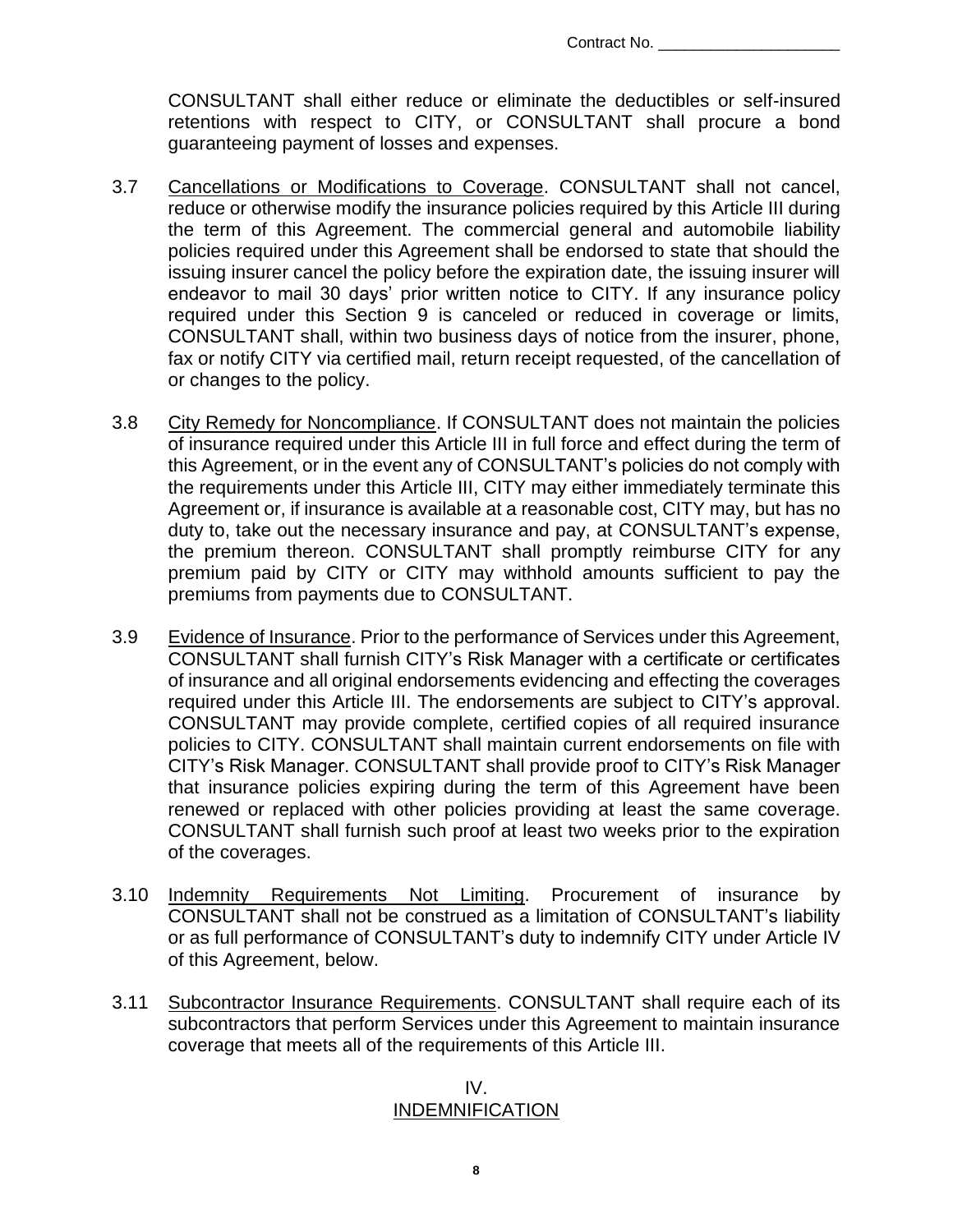- 4.1 Indemnity for Design Professional Services. To the fullest extent permitted by law, CONSULTANT shall, at its sole cost and expense, protect, indemnify, and hold harmless CITY and its elected officials, officers, attorneys, agents, employees, designated volunteers, successors, assigns and those CITY agents serving as independent contractors in the role of CITY officials (collectively "Indemnitees"), from and against any and all damages, costs, expenses, liabilities, claims, demands, causes of action, proceedings, judgments, penalties, liens, and losses of any nature whatsoever, including fees of accountants, attorneys, or other professionals and all costs associated therewith, and reimbursement of attorney's fees and costs of defense (collectively "Liabilities"), whether actual, alleged or threatened, which arise out of, are claimed to arise out of, pertain to, or relate to, in whole or in part, the negligence, recklessness or willful misconduct of CONSULTANT, its officers, agents, servants, employees, subcontractors, material men, contractors or their officers, agents, servants or employees (or any entity or individual that CONSULTANT shall bear the legal liability thereof) in the performance of design professional services under this Agreement by a "design professional," as the term is defined under California Civil Code Section 2782.8(c)(2).
- 4.2 Other Indemnities. Other than in the performance of design professional services, and to the fullest extent permitted by law, CONSULTANT shall, at its sole cost and expense, defend, hold harmless and indemnify the Indemnitees from and against any and all damages, costs, expenses, liabilities, claims, demands, causes of action, proceedings, judgments, penalties, liens, and losses of any nature whatsoever, including fees of accountants, attorneys, or other professionals and all costs associated therewith and the payment of all consequential damages (collectively "Claims"), in law or equity, whether actual, alleged or threatened, which arise out of, are claimed to arise out of, pertain to, or relate to the acts or omissions of CONSULTANT, its officers, agents, servants, employees, subcontractors, materialmen, contractors or their officers, agents, servants or employees (or any entity or individual that CONSULTANT shall bear the legal liability thereof) in the performance of this Agreement, including the Indemnitees' active or passive negligence, except for Claims arising from the sole negligence or willful misconduct of the Indemnitees, as determined by final arbitration or court decision or by the agreement of the Parties. CONSULTANT shall defend the Indemnitees in any action or actions filed in connection with any Claim with counsel of the Indemnitees' choice, and shall pay all costs and expenses, including all attorneys' fees and experts' costs actually incurred in connection with such defense. CONSULTANT shall reimburse the Indemnitees for any and all legal expenses and costs incurred by the Indemnitees in connection therewith.
- 4.3 CONSULTANT shall pay all required taxes on amounts paid to CONSULTANT under this Agreement, and indemnify and hold CITY harmless from any and all taxes, assessments, penalties, and interest asserted against CITY by reason of the independent contractor relationship created by this Agreement. CONSULTANT shall fully comply with the workers' compensation law regarding CONSULTANT and CONSULTANT's employees. CONSULTANT shall indemnify and hold CITY harmless from any failure of CONSULTANT to comply with applicable workers' compensation laws. CITY may offset against the amount of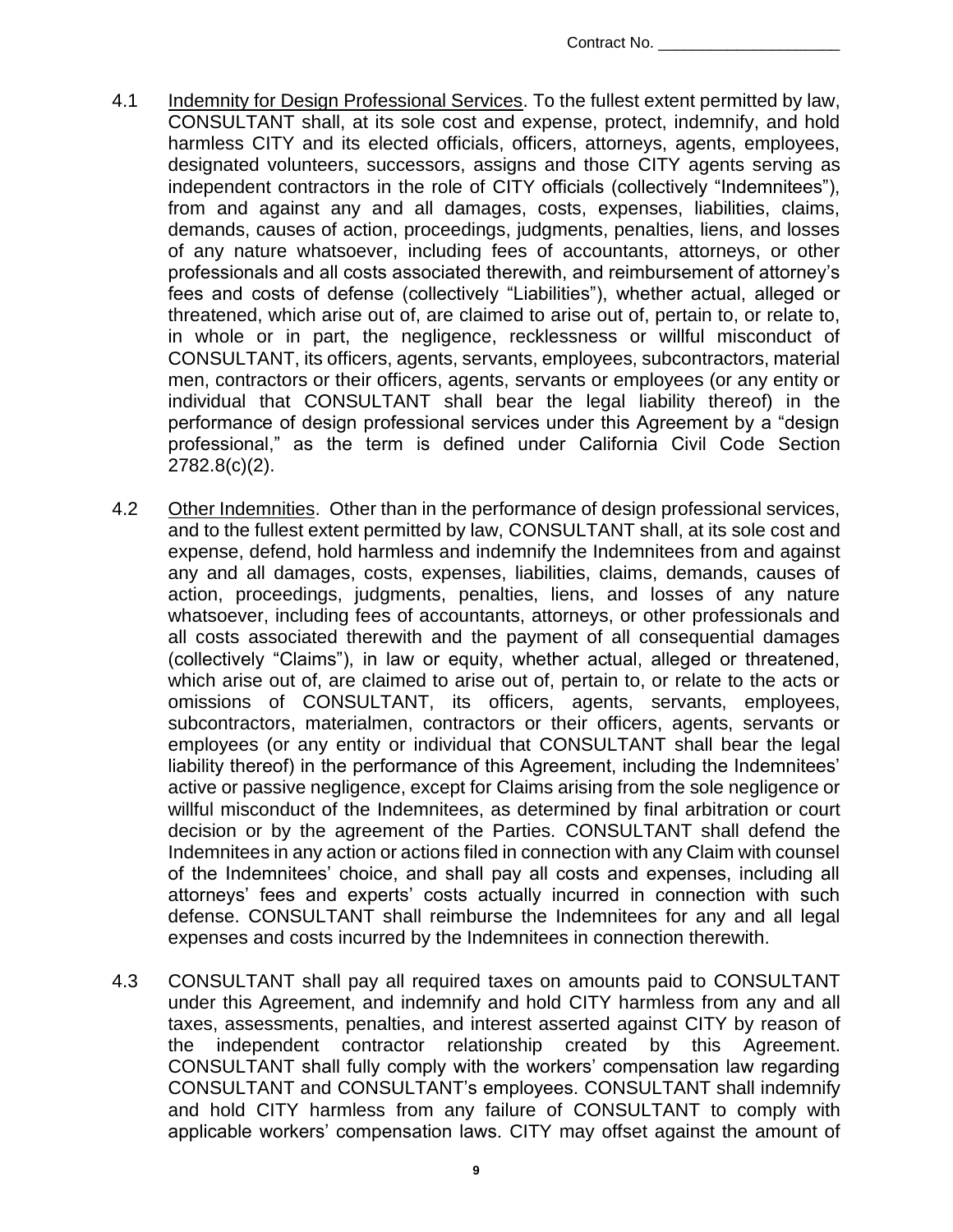any fees due to CONSULTANT under this Agreement any amount due to CITY from CONSULTANT as a result of CONSULTANT's failure to promptly pay to CITY any reimbursement or indemnification arising under this subparagraph B.2).

- 4.4 CONSULTANT shall obtain executed indemnity agreements with provisions identical to those in this Article IV from each and every subcontractor or any other person or entity involved by, for, with or on behalf of CONSULTANT in the performance of this Agreement. If CONSULTANT fails to obtain such indemnities, CONSULTANT shall be fully responsible and indemnify, hold harmless and defend the Indemnitees from and against any and all Claims in law or equity, whether actual, alleged or threatened, which arise out of, are claimed to arise out of, pertain to, or relate to the acts or omissions of CONSULTANT's subcontractor, its officers, agents, servants, employees, subcontractors, materialmen, contractors or their officers, agents, servants or employees (or any entity or individual that CONSULTANT's subcontractor shall bear the legal liability thereof) in the performance of this Agreement, including the Indemnitees' active or passive negligence, except for Claims arising from the sole negligence or willful misconduct of the Indemnitees, as determined by final arbitration or court decision or by the agreement of the Parties.
- 4.5 Workers' Compensation Acts Not Limiting. CONSULTANT's obligations under this Section 8, or any other provision of this Agreement, shall not be limited by the provisions of any workers' compensation act or similar act. CONSULTANT expressly waives its statutory immunity under such statutes or laws as to CITY, its officers, agents, employees and volunteers.
- 4.6 Insurance Requirements Not Limiting. CITY does not, and shall not, waive any rights that it may possess against CONSULTANT because of the acceptance by CITY, or the deposit with CITY, of any insurance policy or certificate required pursuant to this Agreement. The hold harmless and indemnification provisions in this Section 8 shall apply regardless of whether or not any insurance policies are determined to be applicable to the Liabilities, Claims, tax, assessment, penalty or interest asserted against CITY.
- 4.7 Survival of Terms. The indemnification in this Section 8 shall survive the expiration or termination of this Agreement

#### V. **TERMINATION**

5.1 TERMINATION WITHOUT CAUSE: CITY may immediately terminate this Agreement at any time for convenience and without cause by giving prior written notice of CITY's intent to terminate this Agreement which notice shall specify the effective date of such termination. Upon such termination for convenience, CONSULTANT will be compensated only for those services and tasks which have been performed by CONSULTANT up to the effective date of the termination. CONSULTANT may not terminate this Agreement except for cause as provided under Section 5.2, below. If this Agreement is terminated as provided herein, CITY may require CONSULTANT to provide all finished or unfinished Documents and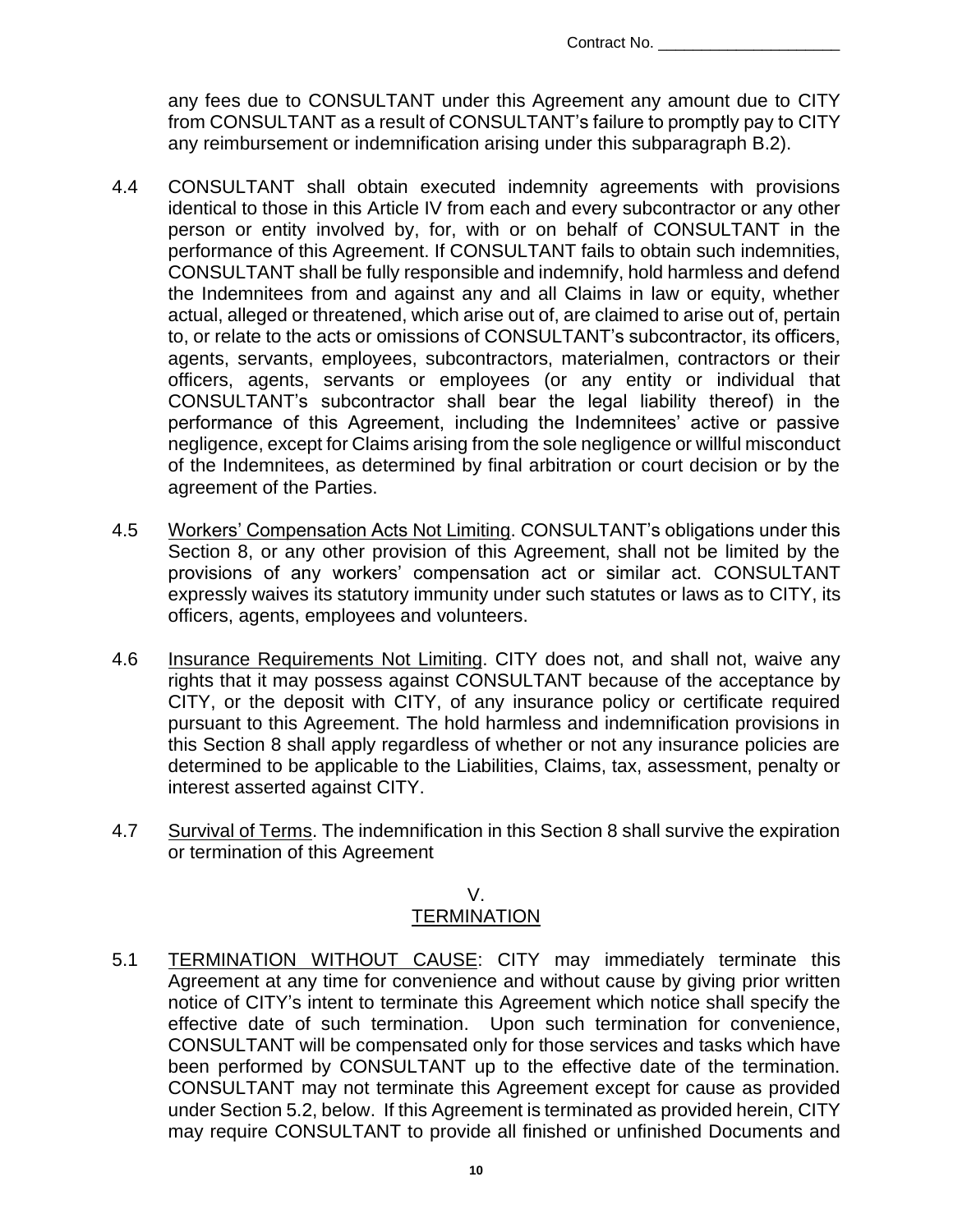Data, as defined in Section 6.1 below, and other information of any kind prepared by CONSULTANT in connection with the performance of the Work. CONSULTANT will be required to provide such Documents and Data within fifteen (15) calendar days of CITY's written request. No actual or asserted breach of this Agreement on the part of CITY pursuant to Section 5.2, below, will operate to prohibit or otherwise restrict CITY's ability to terminate this Agreement for convenience as provided under this Section.

#### 5.2 EVENTS OF DEFAULT; BREACH OF AGREEMENT:

- A. In the event either Party fails to perform any duty, obligation, service or task set forth under this Agreement (or fails to timely perform or properly perform any such duty, obligation, service or task set forth under this Agreement), an event of default (hereinafter, "Event of Default") will occur. For all Events of Default, the Party alleging an Event of Default will give written notice to the defaulting Party (hereinafter referred to as a "Default Notice") which will specify: (i) the nature of the Event of Default; (ii) the action required to cure the Event of Default; (iii) a date by which the Event of Default will be cured, which will not be less than the applicable cure period set forth under Sections 5.2B and 5.2C, below, or if a cure is not reasonably possible within the applicable cure period, to begin such cure and diligently prosecute such cure to completion. The Event of Default will constitute a breach of this Agreement if the defaulting Party fails to cure the Event of Default within the applicable cure period or any extended cure period allowed under this Agreement.
- B. CONSULTANT will cure the following Events of Defaults within the following time periods:
	- i. Within ten (10) business days of CITY's issuance of a Default Notice for any failure of CONSULTANT to timely provide CITY or CITY's employees or agents with any information and/or written reports, documentation or work product which CONSULTANT is obligated to provide to CITY or CITY's employees or agents under this Agreement. Prior to the expiration of the 10-day cure period, CONSULTANT may submit a written request for additional time to cure the Event of Default upon a showing that CONSULTANT has commenced efforts to cure the Event of Default and that the Event of Default cannot be reasonably cured within the 10-day cure period. The foregoing notwithstanding, CITY will be under no obligation to grant additional time for the cure of an Event of Default under this Section 5.2B.i. that exceeds seven (7) calendar days from the end of the initial 10-day cure period; or
	- ii. Within fourteen (14) calendar days of CITY's issuance of a Default Notice for any other Event of Default under this Agreement. Prior to the expiration of the 14-day cure period, CONSULTANT may submit a written request for additional time to cure the Event of Default upon a showing that CONSULTANT has commenced efforts to cure the Event of Default and that the Event of Default cannot be reasonably cured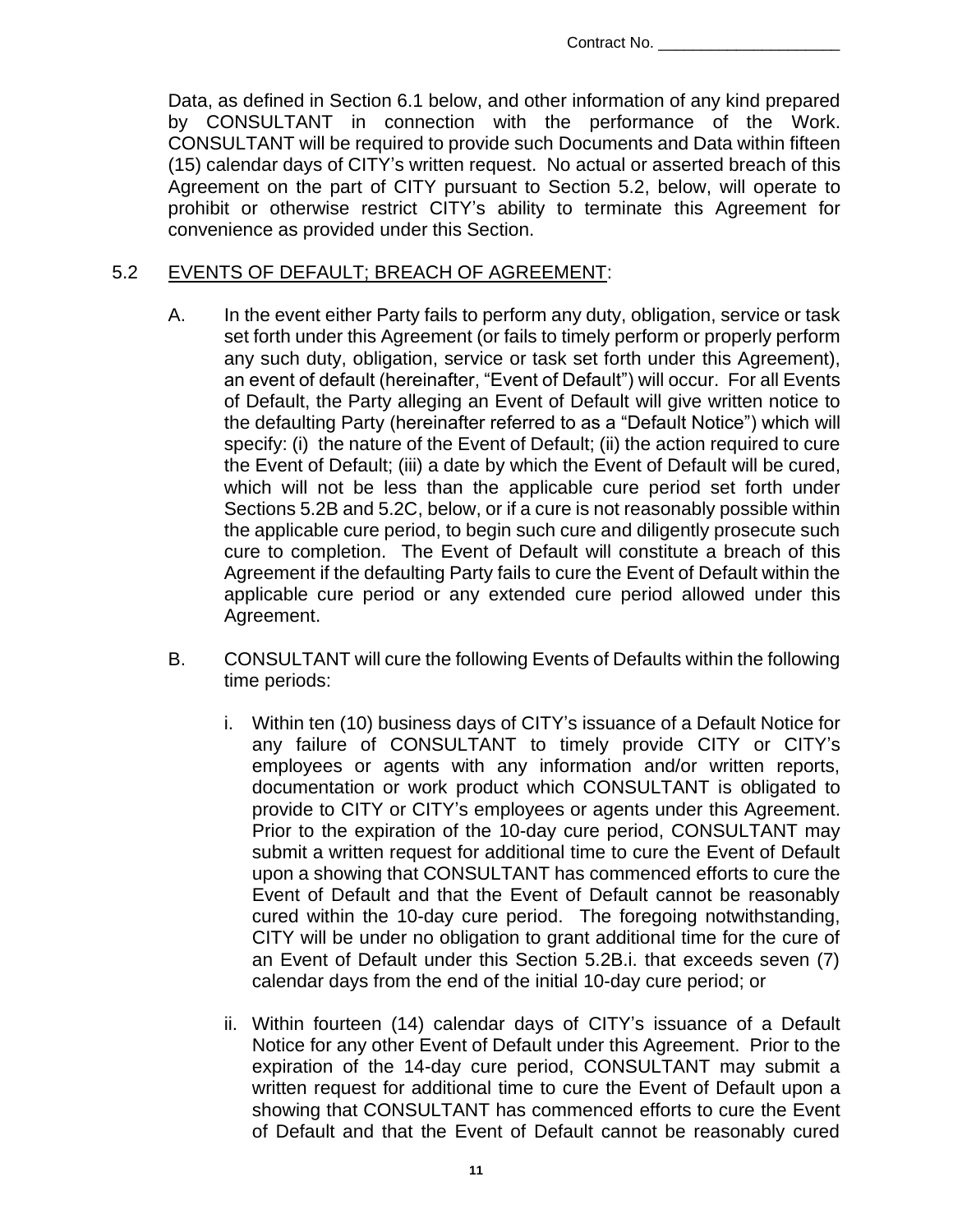within the 14-day cure period. The foregoing notwithstanding, CITY will be under no obligation to grant additional time for the cure of an Event of Default under this Section 5.2B.ii that exceeds thirty (30) calendar days from the end of the initial 14-day cure period.

In addition to any other failure on the part of CONSULTANT to perform any duty, obligation, service or task set forth under this Agreement (or the failure to timely perform or properly perform any such duty, obligation, service or task), an Event of Default on the part of CONSULTANT will include, but will not be limited to the following: (i) CONSULTANT's refusal or failure to perform any of the services or tasks called for under the Scope of Work; (ii) CONSULTANT's failure to fulfill or perform its obligations under this Agreement within the specified time or if no time is specified, within a reasonable time; (iii) CONSULTANT's and/or its employees' disregard or violation of any federal, state, local law, rule, procedure or regulation; (iv) the initiation of proceedings under any bankruptcy, insolvency, receivership, reorganization, or similar legislation as relates to CONSULTANT, whether voluntary of involuntary; (v) CONSULTANT's refusal or failure to perform or observe any covenant, condition, obligation or provision of this Agreement; and/or (vii) CITY's discovery that a statement representation or warranty by CONSULTANT relating to this Agreement is false, misleading or erroneous in any material respect.

- C. CITY will cure any Event of Default asserted by CONSULTANT within fortyfive (45) calendar days of CONSULTANT's issuance of a Default Notice, unless the Event of Default cannot reasonably be cured within the 45-day cure period. Prior to the expiration of the 45-day cure period, CITY may submit a written request for additional time to cure the Event of Default upon a showing that CITY has commenced its efforts to cure the Event of Default and that the Event of Default cannot be reasonably cured within the 45-day cure period. The foregoing notwithstanding, an Event of Default dealing with CITY's failure to timely pay any undisputed sums to CONSULTANT as provided under Section 1.3, above, will be cured by CITY within five (5) calendar days from the date of CONSULTANT's Default Notice to CITY.
- D. CITY, in its sole and absolute discretion, may also immediately suspend CONSULTANT's performance under this Agreement pending CONSULTANT's cure of any Event of Default by giving CONSULTANT written notice of CITY's intent to suspend CONSULTANT's performance (hereinafter, a "Suspension Notice"). CITY may issue the Suspension Notice at any time upon the occurrence of an Event of Default. Upon such suspension, CONSULTANT will be compensated only for those services and tasks which have been rendered by CONSULTANT to the reasonable satisfaction of CITY up to the effective date of the suspension. No actual or asserted breach of this Agreement on the part of CITY will operate to prohibit or otherwise restrict CITY's ability to suspend this Agreement as provided herein.
- E. No waiver of any Event of Default or breach under this Agreement will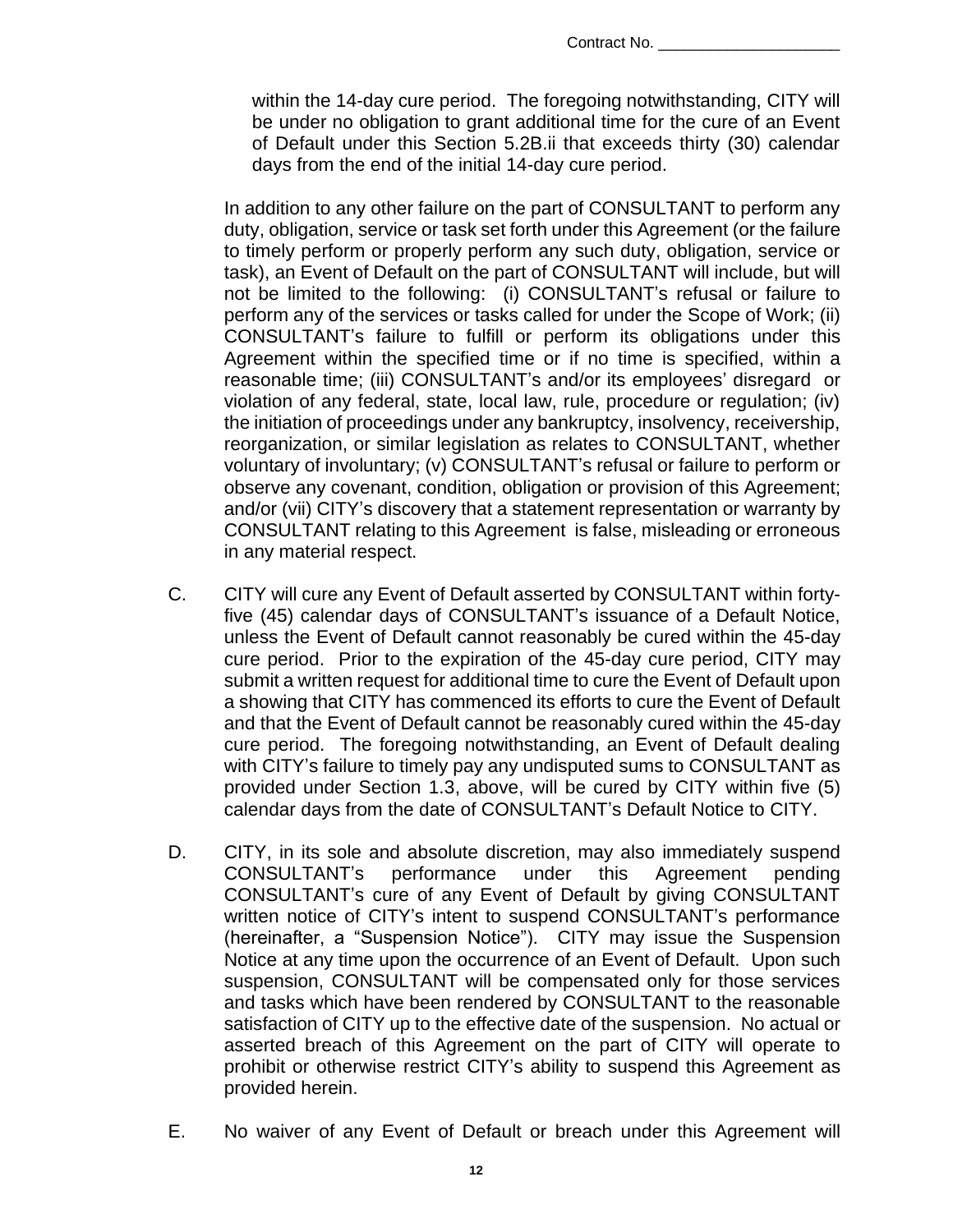constitute a waiver of any other or subsequent Event of Default or breach. No waiver, benefit, privilege, or service voluntarily given or performed by a Party will give the other Party any contractual rights by custom, estoppel, or otherwise.

- F. The duties and obligations imposed under this Agreement and the rights and remedies available hereunder will be in addition to and not a limitation of any duties, obligations, rights and remedies otherwise imposed or available by law. In addition to any other remedies available to CITY at law or under this Agreement in the event of any breach of this Agreement, CITY, in its sole and absolute discretion, may also pursue any one or more of the following remedies:
	- i. Upon written notice to CONSULTANT, the CITY may immediately terminate this Agreement in whole or in part;
	- ii. Upon written notice to CONSULTANT, the CITY may extend the time of performance;
	- iii. The CITY may proceed by appropriate court action to enforce the terms of the Agreement to recover damages for CONSULTANT's breach of the Agreement or to terminate the Agreement; or
	- iv. The CITY may exercise any other available and lawful right or remedy.

CONSULTANT will be liable for all legal fees plus other costs and expenses that CITY incurs upon a breach of this Agreement or in the CITY's exercise of its remedies under this Agreement.

- G. In the event CITY is in breach of this Agreement, CONSULTANT's sole remedy will be the suspension or termination of this Agreement and/or the recovery of any unpaid sums lawfully owed to CONSULTANT under this Agreement for completed services and tasks.
- 5.3 SCOPE OF WAIVER: No waiver of any default or breach under this Agreement will constitute a waiver of any other default or breach, whether of the same or other covenant, warranty, agreement, term, condition, duty or requirement contained in this Agreement. No waiver, benefit, privilege, or service voluntarily given or performed by a Party will give the other Party any contractual rights by custom, estoppel, or otherwise.
- 5.4 SURVIVING ARTICLES, SECTIONS AND PROVISIONS: The termination of this Agreement pursuant to any provision of this Article or by normal expiration of its term or any extension thereto will not operate to terminate any Article, Section or provision contained herein which provides that it will survive the termination or normal expiration of this Agreement.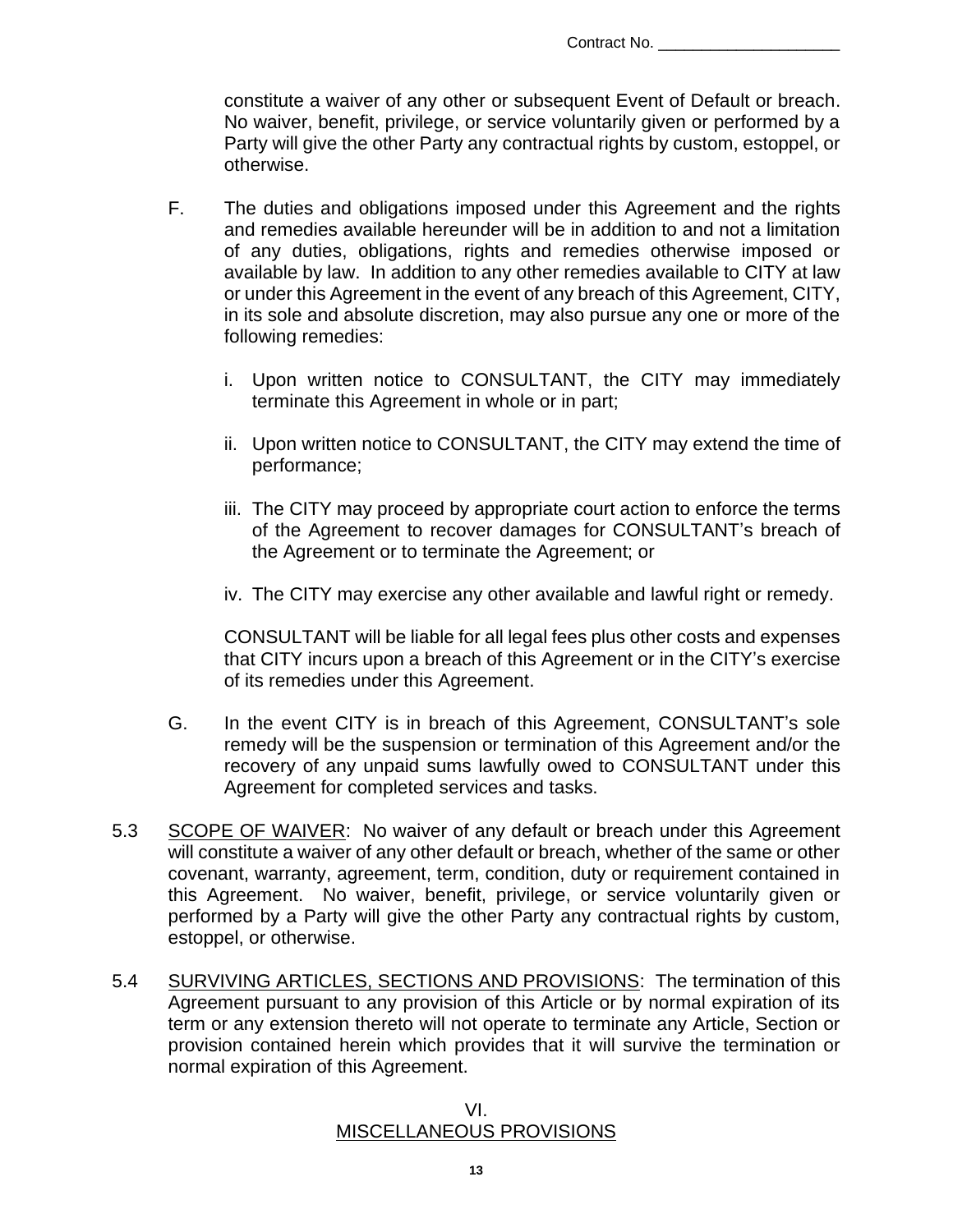- 6.1 DOCUMENTS & DATA; LICENSING OF INTELLECTUAL PROPERTY: All Documents and Data will be and remain the property of CITY without restriction or limitation upon their use or dissemination by CITY. For purposes of this Agreement, the term "Documents and Data" means and includes all reports, analyses, correspondence, plans, designs, notes, summaries, strategies, charts, schedules, spreadsheets, calculations, lists, data compilations, documents or other materials developed and/or assembled by or on behalf of CONSULTANT in the performance of this Agreement and fixed in any tangible medium of expression, including but not limited to Documents and Data stored digitally, magnetically and/or electronically. This Agreement creates, at no cost to CITY, a perpetual license for CITY to copy, use, reuse, disseminate and/or retain any and all copyrights, designs, and other intellectual property embodied in all Documents and Data. CONSULTANT will require all subcontractors and subconsultants working on behalf of CONSULTANT in the performance of this Agreement to agree in writing that CITY will be granted the same right to copy, use, reuse, disseminate and retain Documents and Data prepared or assembled by any subcontractor or subconsultant as applies to Documents and Data prepared by CONSULTANT in the performance of this Agreement.
- 6.2 CONFIDENTIALITY: All data, documents, discussion, or other information developed or received by CONSULTANT or provided for performance of this Agreement are deemed confidential and will not be disclosed by CONSULTANT without prior written consent by CITY. CITY will grant such consent of disclosure as legally required. Upon request, all CITY data will be returned to CITY upon the termination or expiration of this Agreement. CONSULTANT will not use CITY's name or insignia, photographs, or any publicity pertaining to the Work in any magazine, trade paper, newspaper, television or radio production or other similar medium without the prior written consent of CITY. Any modifications made by the CITY or any agents of the CITY, to any of CONSULTANT's documents or any partial use or reuse of the documents without the express written consent of the CONSULTANT will be at the CITY's sole risk and without liability to the CONSULTANT.
- 6.3 FALSE CLAIMS ACT: CONSULTANT warrants and represents that neither CONSULTANT nor any person who is an officer of, in a managing position with, or has an ownership interest in CONSULTANT has been determined by a court or tribunal of competent jurisdiction to have violated the False Claims Act, 31 U.S.C., Section 3789 et seq. and the California False Claims Act, Government Code Section 12650 et seq.
- 6.4 NOTICES: All notices permitted or required under this Agreement will be given to the respective Parties at the following addresses, or at such other address as the respective Parties may provide in writing for this purpose:

## **CONSULTANT: CITY:**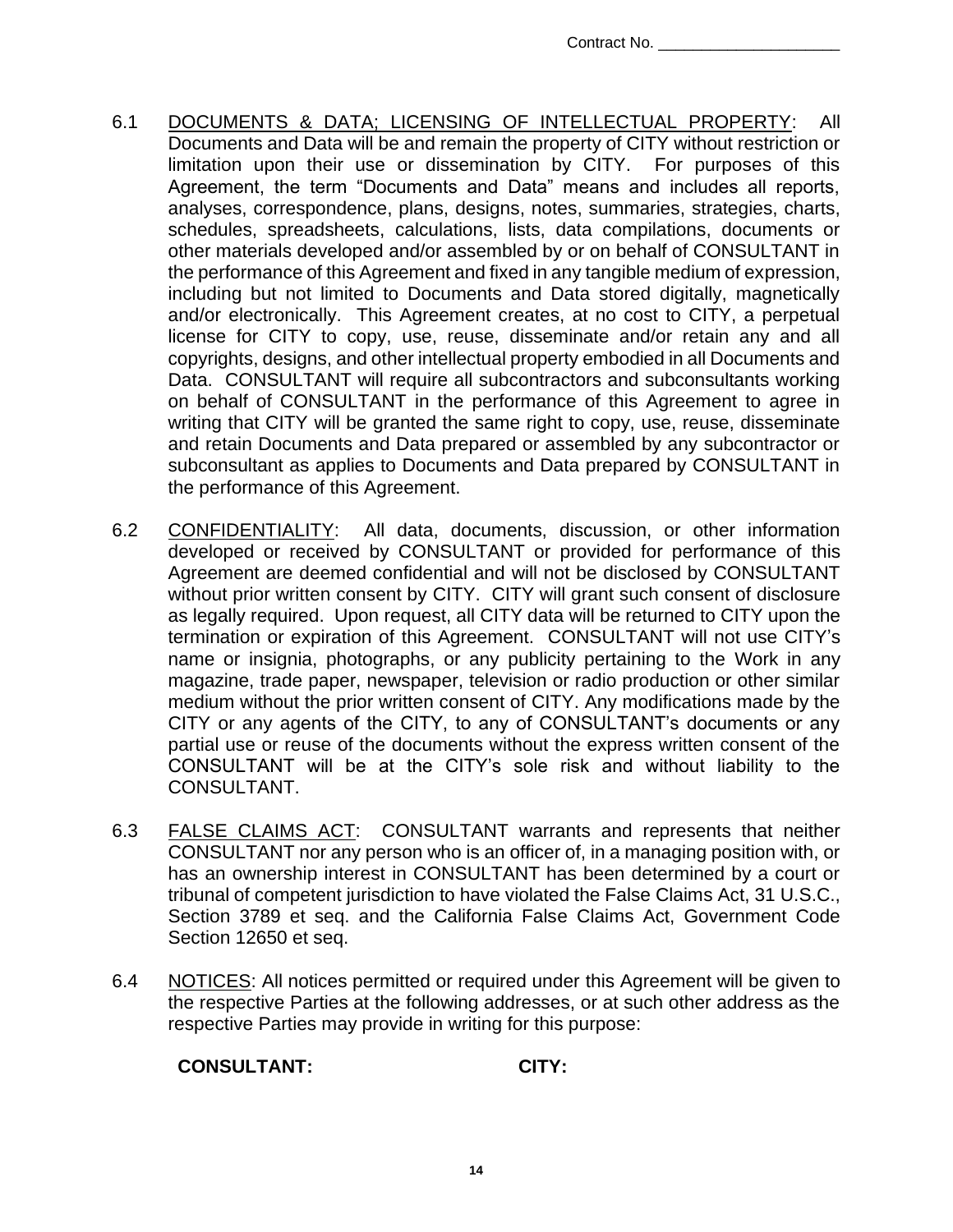City of El Monte  $\Box$ City Hall – West,  $2<sup>nd</sup>$  Floor 11333 Valley Boulevard El Monte, CA 91731 Attn:

Such notices will be deemed effective when personally delivered or successfully transmitted by facsimile as evidenced by a fax confirmation slip or when mailed, forty-eight (48) hours after deposit with the United States Postal Service, first class postage prepaid and addressed to the Party at its applicable address.

- 6.5 COOPERATION; FURTHER ACTS: The Parties will fully cooperate with one another, and will take any additional acts or sign any additional documents as are reasonably necessary, appropriate or convenient to achieve the purposes of this Agreement.
- 6.6 SUBCONTRACTING: CONSULTANT will not subcontract any portion of the Work required by this Agreement, except as expressly stated herein, without the prior written approval of CITY. Subcontracts (including without limitation subcontracts with subconsultants), if any, will contain a provision making them subject to all provisions stipulated in this Agreement, including provisions relating to insurance requirements and indemnification.
- 6.7 CITY'S RIGHT TO EMPLOY OTHER CONSULTANTS: CITY reserves the right to employ other contractors in connection with the various projects worked upon by CONSULTANT.
- 6.8 PROHIBITED INTERESTS: CONSULTANT warrants, represents and maintains that it has not employed nor retained any company or person, other than a *bona fide* employee working solely for CONSULTANT, to solicit or secure this Agreement. Further, CONSULTANT warrants and represents that it has not paid nor has it agreed to pay any company or person, other than a *bona fide* employee working solely for CONSULTANT, any fee, commission, percentage, brokerage fee, gift or other consideration contingent upon or resulting from the award or making of this Agreement. For breach or violation of this warranty, CITY will have the right to rescind this Agreement without liability. For the term of this Agreement, no member, officer or employee of CITY, during the term of his or her service with CITY, will have any direct interest in this Agreement, or obtain any present or anticipated material benefit arising therefrom.
- 6.9 TIME IS OF THE ESSENCE: Time is of the essence for each and every provision of this Agreement.
- 6.10 GOVERNING LAW AND VENUE: This Agreement will be interpreted and governed according to the laws of the State of California. In the event of litigation between the Parties, venue, without exception, will be in the Los Angeles County Superior Court of the State of California. If, and only if, applicable law requires that all or part of any such litigation be tried exclusively in federal court, venue,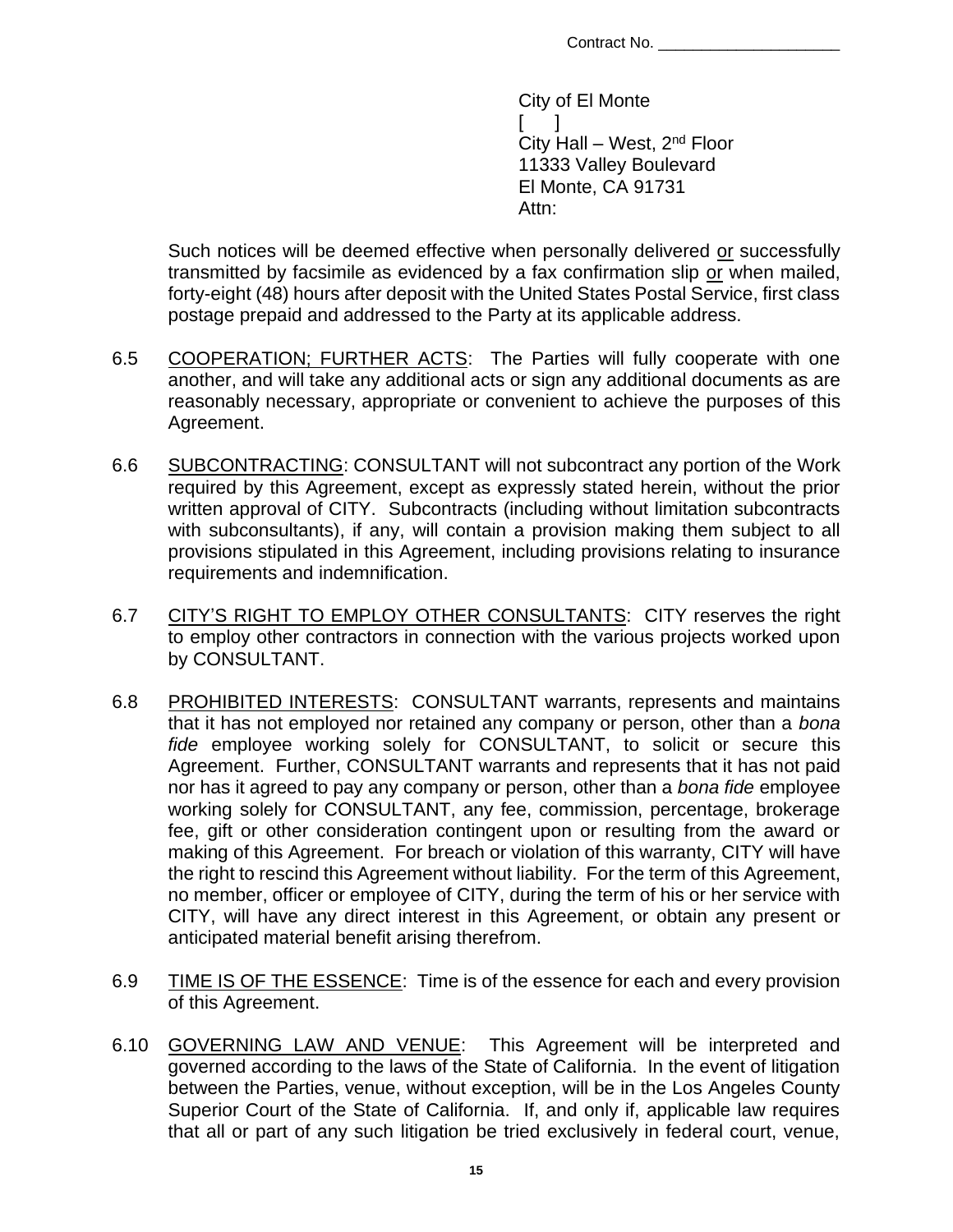without exception, will be in the Central District of California located in the City of Los Angeles, California.

- 6.11 ATTORNEYS' FEES: If either Party commences an action against the other Party, legal, administrative or otherwise, arising out of or in connection with this Agreement, the prevailing Party in such litigation will be entitled to have and recover from the losing Party reasonable attorneys' fees and all other costs of such action.
- 6.12 SUCCESSORS AND ASSIGNS: This Agreement will be binding on the successors and assigns of the Parties.
- 6.13 NO THIRD-PARTY BENEFIT: There are no intended third-party beneficiaries of any right or obligation assumed by the Parties. All rights and benefits under this Agreement inure exclusively to the Parties.
- 6.14 CONSTRUCTION OF AGREEMENT: This Agreement will not be construed in favor of, or against, either Party but will be construed as if the Parties prepared this Agreement together through a process of negotiation and with the advice of their respective attorneys.
- 6.15 SEVERABILITY: If any portion of this Agreement is declared invalid, illegal, or otherwise unenforceable by a court of competent jurisdiction, the remaining provisions will continue in full force and effect.
- 6.16 AMENDMENT; MODIFICATION: No amendment, modification or supplement of this Agreement will be valid or binding unless executed in writing and signed by both Parties, subject to CITY approval. The requirement for written amendments, modifications or supplements cannot be waived and any attempted waiver will be void and invalid.
- 6.17 CAPTIONS: The captions of the various articles, sections and paragraphs are for convenience and ease of reference only, and do not define, limit, augment, or describe the scope, content, or intent of this Agreement.
- 6.18 INCONSISTENCIES OR CONFLICTS: In the event of any conflict or inconsistency between the provisions of this Agreement and any of the exhibits attached hereto, the provisions of this Agreement will control.
- 6.19 ENTIRE AGREEMENT: This Agreement, including all attached exhibits, constitutes the entire, complete, final and exclusive expression of the Parties with respect to the matters addressed herein and supersedes all other agreements or understandings, whether oral or written, which may have been entered into between CITY and CONSULTANT prior to the execution of this Agreement. Any statements, representations, or other agreements, whether oral or written, made by either Party that is not embodied herein will not be valid or binding on the Parties. No amendment, modification or supplement to this Agreement will be valid and binding unless in writing and duly executed by the Parties pursuant to Section 6.16, above.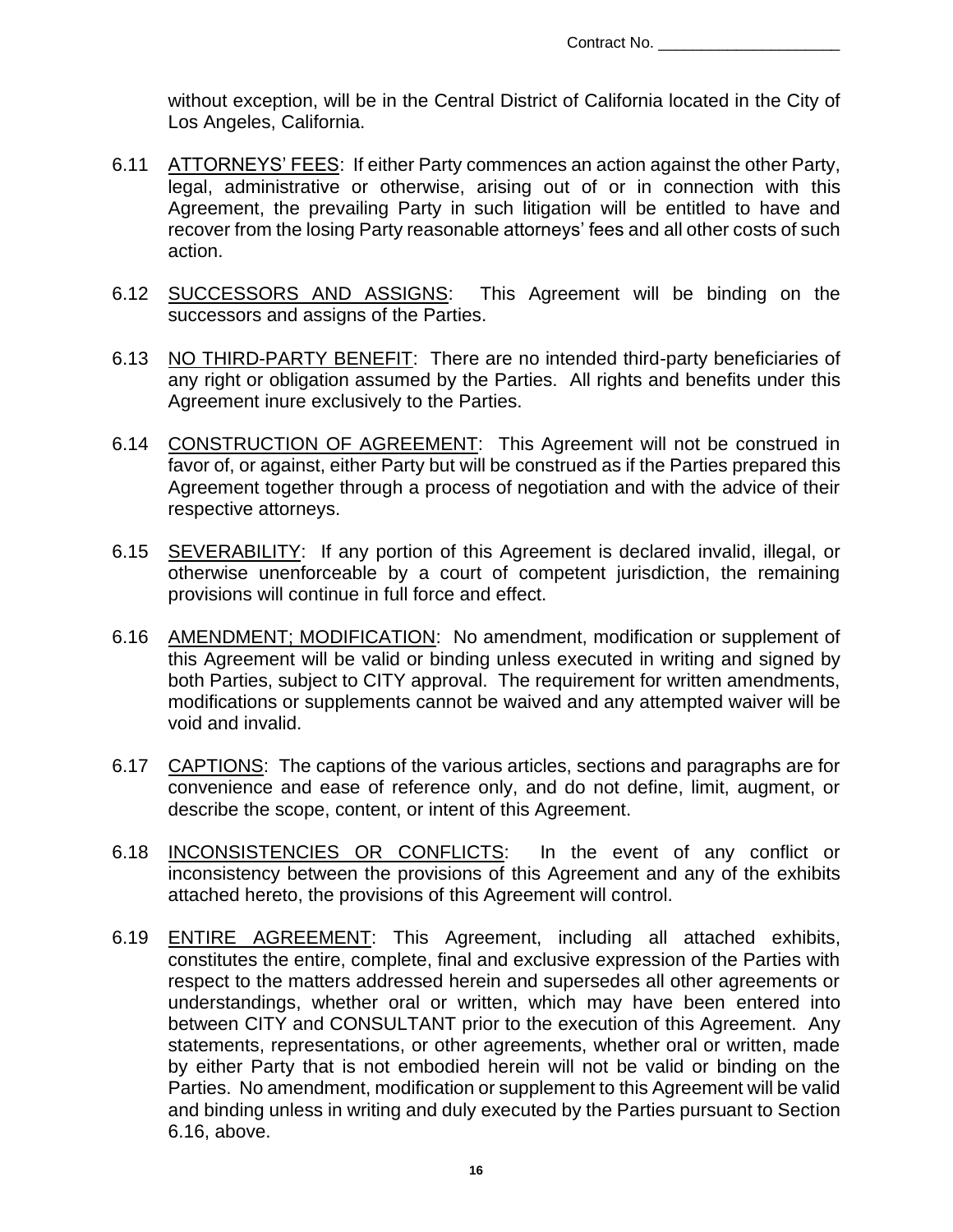6.20 COUNTERPARTS: This Agreement will be executed in three (3) original counterparts each of which will be of equal force and effect. No handwritten or typewritten amendment, modification or supplement to any one counterpart will be valid or binding unless made to all three counterparts in conformity with Section 6.16, above. One fully executed original counterpart will be delivered to CONSULTANT and the remaining two original counterparts will be retained by CITY.

## **(SIGNATURES ON NEXT PAGE)**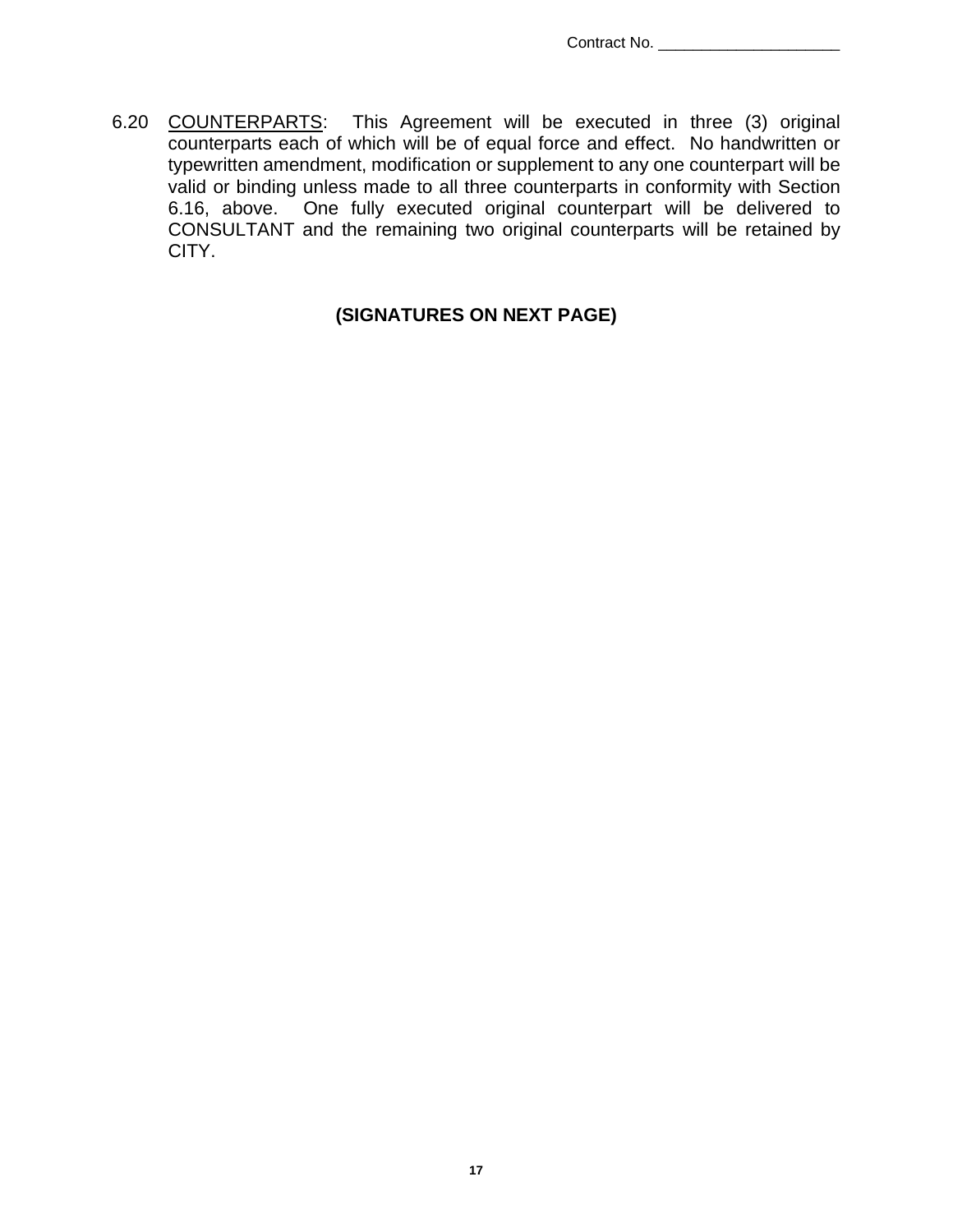Contract No. \_\_\_\_\_\_\_\_\_\_\_\_\_\_\_\_\_\_\_\_\_

IN WITNESS WHEREOF, the Parties hereto have caused this Agreement to be executed the day and year first appearing in this Agreement, above.

# **[NAME OF CONSULTANT HERE] CITY OF EL MONTE:**  $By:$ By:  $\mathcal{L}^{\text{max}}_{\text{max}}$  Alma K. Martinez, City Manager Name: with the contract of the contract of the contract of the contract of the contract of the contract of the contract of the contract of the contract of the contract of the contract of the contract of the contract of the Title: Date:\_\_\_\_\_\_\_\_\_\_\_\_\_\_\_\_\_\_\_\_\_\_\_ Date:\_\_\_\_\_\_\_\_\_\_\_\_\_\_\_\_\_\_\_\_\_\_\_ **APPROVED AS TO FORM:** By: \_\_\_\_\_

Date:\_\_\_\_\_\_\_\_\_\_\_\_\_\_\_\_\_\_\_\_\_\_\_\_\_\_\_\_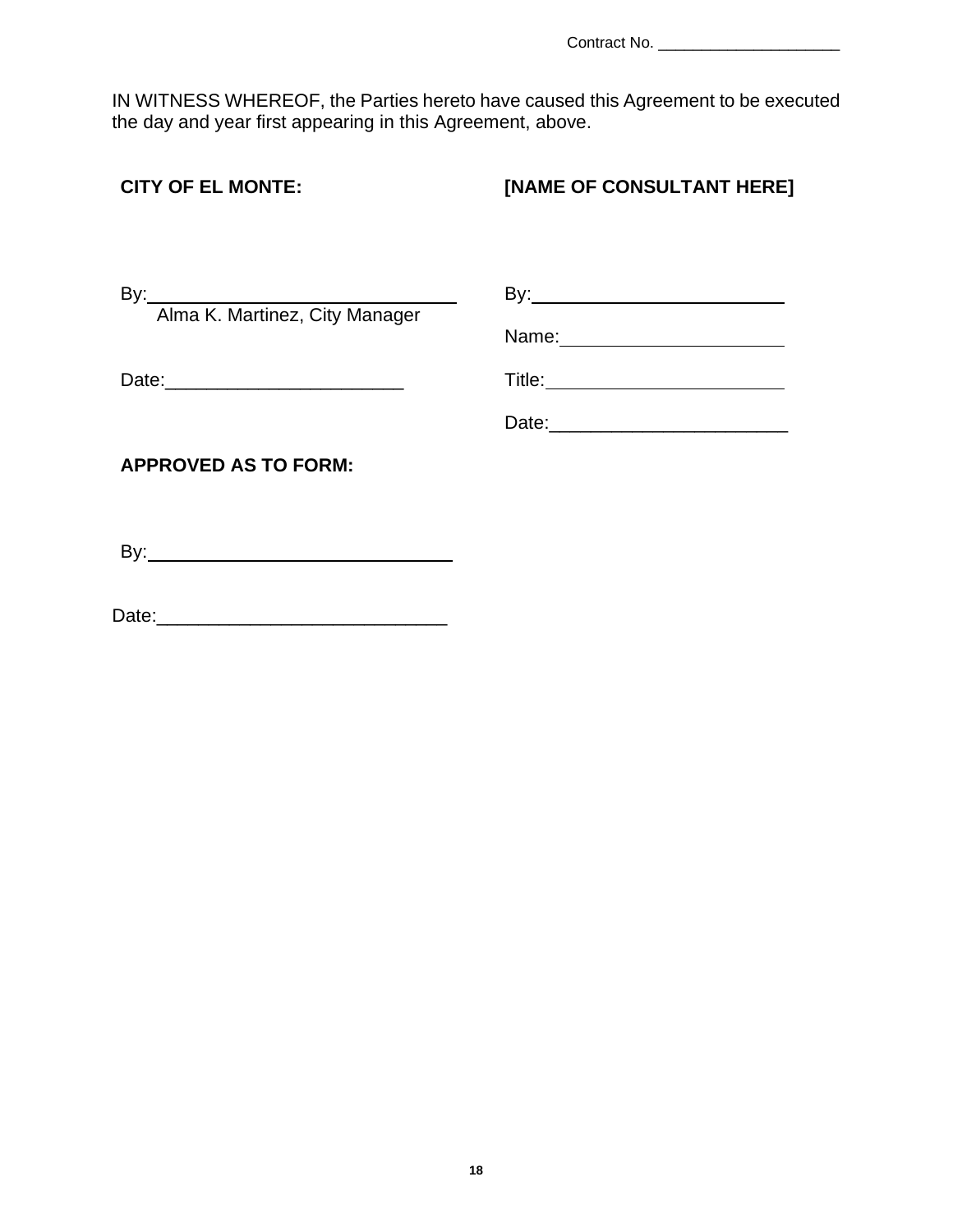Contract No. \_\_\_\_\_\_\_\_\_\_\_\_\_\_\_\_\_\_\_\_\_

### **EXHIBIT "A" SCOPE OF WORK**